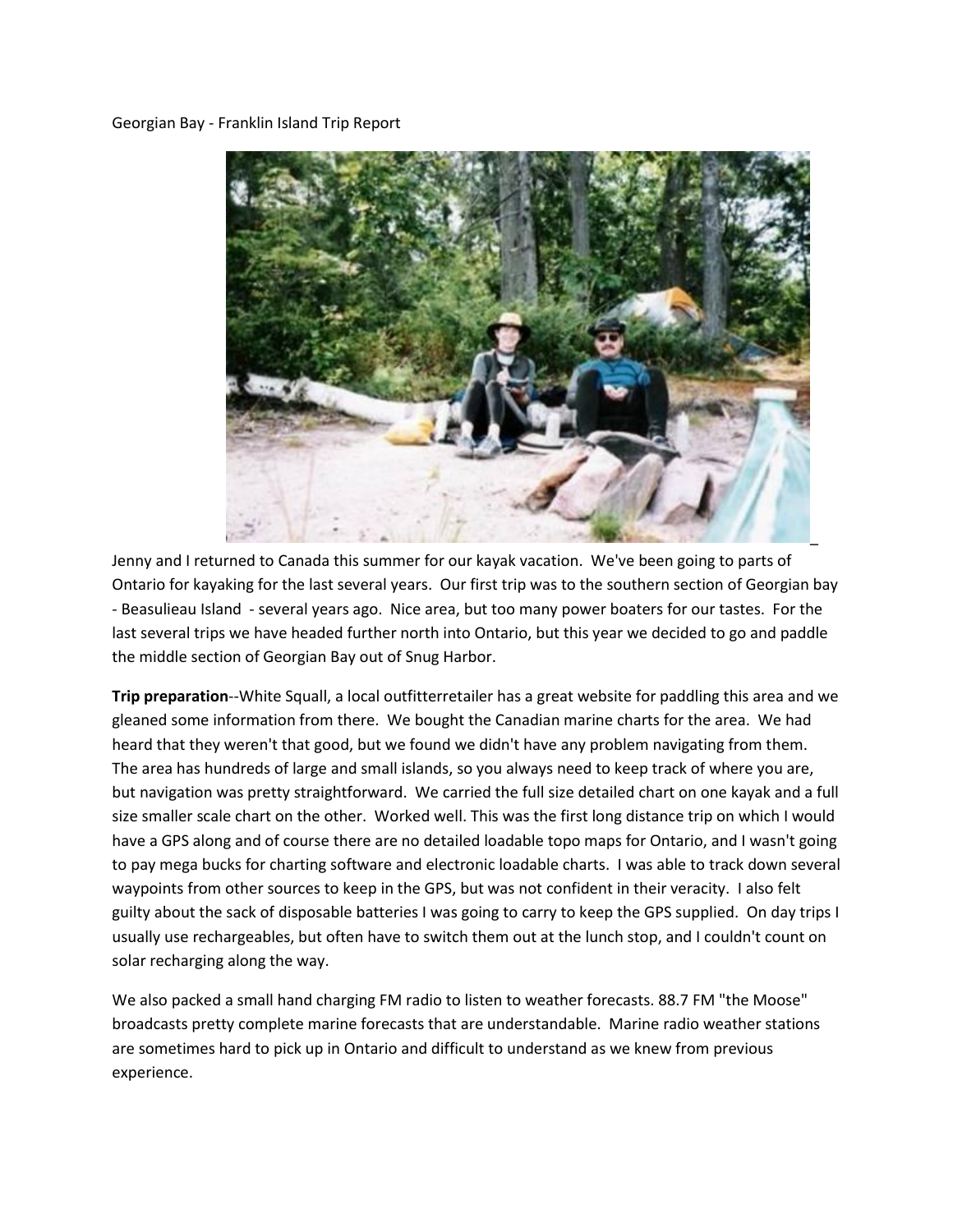Having had previous experience with Ontario rocks vs kayak hull, I had added a dynel keel strip to the Pisces I paddle. During the trip there were of course a few random groundings on rocks. After many years of hull scrapes.

## **Itenarary:**

- Day 1**--**drive to Parry Sound, stay at motel in town, approx 12 hour drive from Bowie.
- Day 2--check out local outfitterretailer and town, launch from Snug Harbor and camp on Franklin island.
- Days 3-10--Work our way northwest along the island chains with potential trips to some of the outer islands if weather cooperates, then return to the launch point.
- Day 10--Pack up, stay at a different resort inn.
- Day 11--Drive back to Bowie.

**What really happened--**A very pleasant drive north, once we got around Harrisburg. We took US-15 north through PA and NY and entered Canada at Niagra. Smooth drive around Toronto, where we took the new electronic toll road. This road tolls you by reading your license tag and sending you a bill. We're still wondering if a bill is in the mail somewhere on it's way to us, but it's a great road. Arriving in Parry Sound, we located our motel in the center of town, and took a walk down to the waterfront for dinner and a look around. Parry Sound is substantially larger than the towns we typically spend the night before a kayak trip at.

Day 2--Visit the outfitter, see other kayakers who are heading out, and get some advice from the store person. Today's weather is a small craft advisory with 1 meter waves and wind from the west. Temps in the 60-70 degree F range. We get to Snug Harbor, which is a government dock - literally, just a dock and rustic ramp. Next to it is Snug Harbor Marina, with a concrete ramp, small restaurant, and more secure parking. \$5day is the rate stated by the owner, who then proceeds to charge us \$25 for 8 days. C anadian math? There is an outfitter group there about a dozen in plastic boats. As we work to pack, a group of four kayakers we saw in town shows up and starts to unload. Jenny and I elect to go with shorts and fuzzy rubber long sleeve tops. We've got loading down to a science, and we launch within 30 minutes of arriving.

Two hundred feet out of Snug Harbor's marina entrance the west wind hits us. It's strong enough that when we get to the entrance of snug harbor and stop to consult our charts. We are blown back several hundred feet in a couple of minutes. We take the "canoe route" out of the harbor, which gives a more protected passage for small craft. But we come out of that into Georgian bay and it's whitecaps heading at us as far as we can see into the horizon. Franklin island is on the starboard bow and we begin to paddle toward it. 3.5 hours to travel 1.4 statute miles. (Yes! Today is Jenny's birthday - so I bake her a cake complete with birthday candles. What a wonderful paddling partner I have. Paddling with someone in challenging conditions who you enjoy being with, has the same skill set you do, and can save your butt if necessary is a great feeling. Night has stars, with a low in the 50s. We sleep well.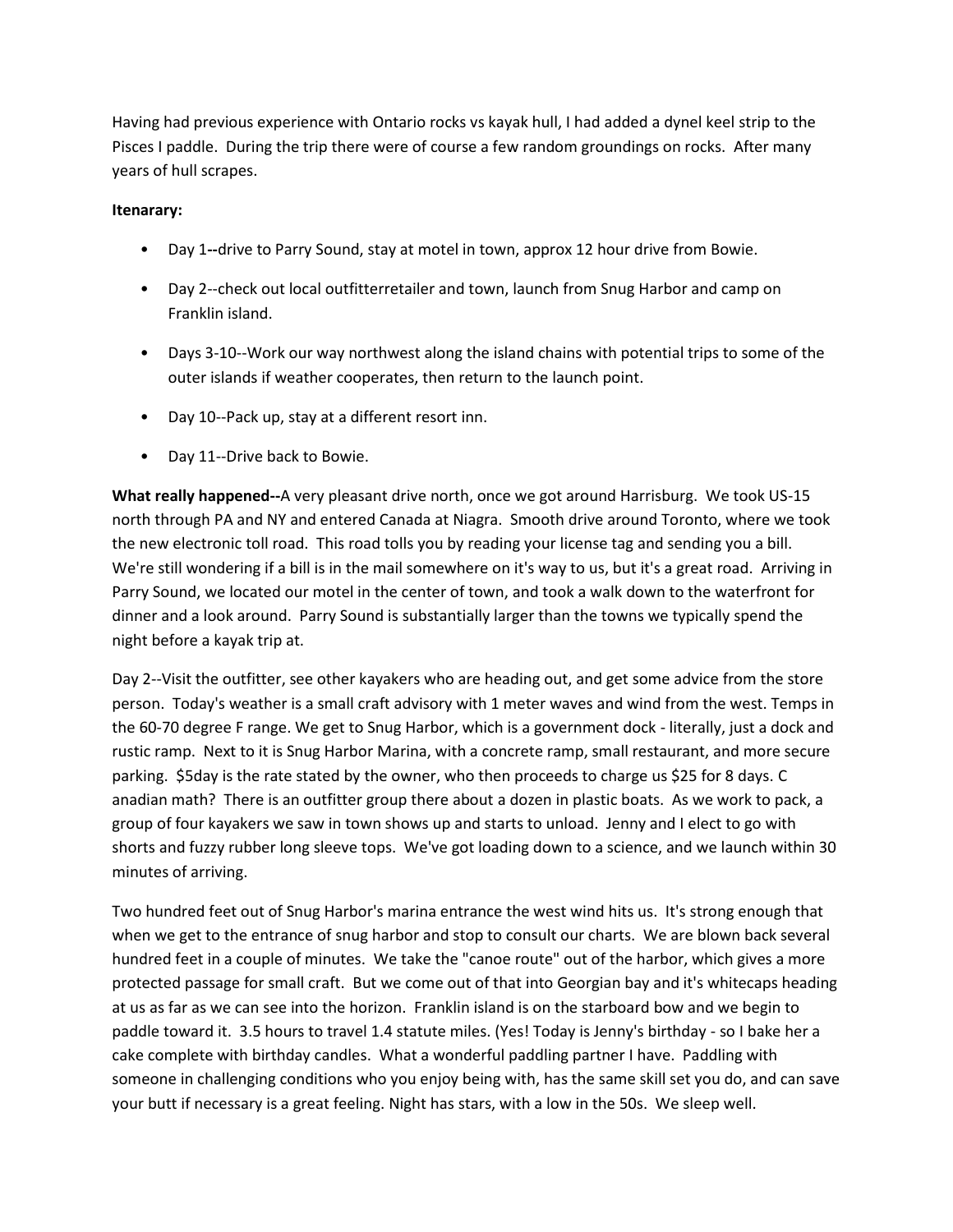Day 3--The radio says small craft advisory again. Wind from the S, going to NW. Not a day to start going up along the island chain. We decide to circumnavigate Franklin Island. We pass one other kayaker camping west of us as we enter the open water side of the island. It's nice to play in the waves and the swells coming off the open bay. We can see the Mink islands farther to the west, but today is not the day to try and go there! There are good sized waves breaking against the boulders on the western shore of Franklin, and we paddle on and around the north end of the island, entering Corbman Bay and finding four canoeists who had a very tough time coming out yesterday using a more protected route. They look land bound today. Lunch is on a small cove in the northeast of the island, then we head down the eastern channel with the wind finally starting to swing behind us. We come across the group of kayakers who we saw in town and they note that trip planning is tough with this wind - and they've only been paddling on the protected side of the island today! 5.5 hours paddling time, 14 statuate miles. Did some fishing. Much colder tonight - into the mid to low 40s.

Day 4--The wind is still in the 20-25 knot range today, but is expected to shift to the southsoutheast, with thunderstorms tomorrow and rain. Our current camp is too exposed for our liking to that direction, so we pack up, scoot around the south end of the island and head up the eastern side looking for a good protected campsite. After much scouting, we find a pocket sand beach with a group of trees in between two large rock formations. Just enough room for a tent. There are two varieties of small green frogs dozens of them - along the beach and reeds. We set up, eat lunch, and go paddle some more. We explore a bit into the islands northeast of Franklin, several with cottages on them. We see the same group of paddlers who comment that we seem to do a lot of miles in a day. Several of them have CLC boats - and I saw that at least one had loaded pool noodles in his boat for use in landing. I would not want a wood boat here unless it was well glassed! We walk the island a bit, and see a stag - from hoof to top of antlers I guessed it was at least 6-7 feet - and it was a deer. How it got that rack through that forest I have no idea.

Back in camp we play dominoes by headlamp. I think to myself - if you paint the dots with glow in the dark paint you wouldn't need lamps. Then I think that when all the pieces are face down you wouldn't be able to find the pieces. Brilliant Welker. 5 hours paddled, 11 statute miles covered.

Day 5--Small craft advisory again this morning, but it looks better as the morning progresses, and we paddle off on a day trip to the northwest of the island. We paddle around the northern end and down the western shore again, this time poking into the inlets. We find a long inlet, goes almost all the way back to connect to the inlet where we first camped. All water except a 50 foot portage. In between the islands the wind and water are relatively calm, but we do a two mile crossing to one island to the north and it's all whitecaps by the time we get there through the headwind. We work our way back along the mainland shore, then head back to camp, where we brave the water to swim and wade a bit. We use Jenny's paddle float to carry water away from the shore and up onto the island rock to wash our hair. Chilling! After day 2 we've been paddling in wetsuit farmer john/jane suits and fuzzy rubber tops. 3 hours paddled, 10.3 statute miles.

Day 6--Another Small Craft, but from the SW then SE, so we paddle northward along the island group, staying in protected waters. We find Dillon's Cove, which has a marina from which some people launch.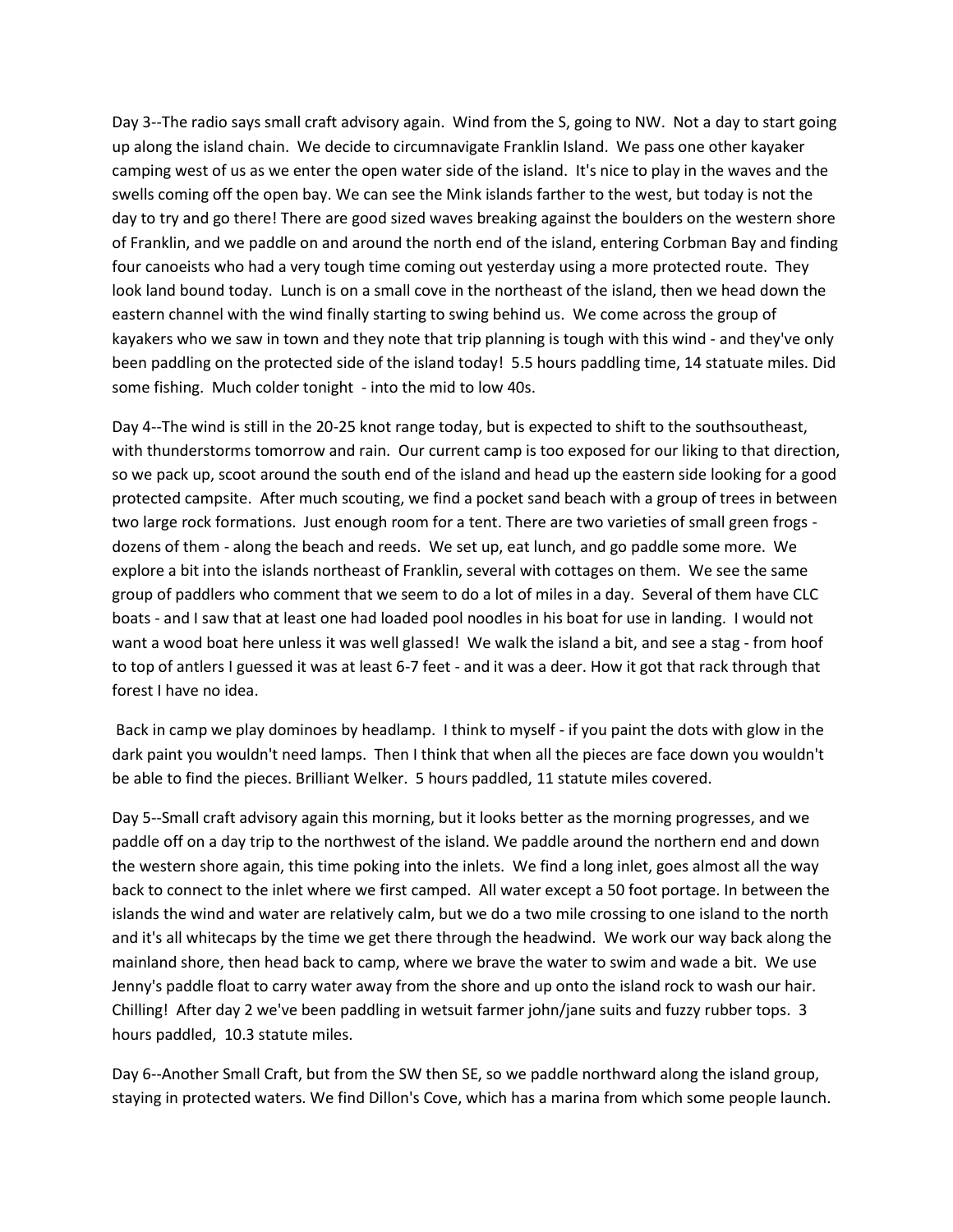This is a more protected route out to Franklin than Snug Harbor, but it's not mentioned much in the literature. The ramp is a town resident only ramp for parking, but you can launch from the ramp and then park for a fee at Dillons. Dillon's store has ice cream and cokes! We sit in the sun on warm flagstone steps and treat ourselves. As we prepare to leave, we meet an elderly gentleman from Texas, who bought one of the islands in 1942 for \$17 at a tax sale. We talk for a while, and he invites us to come and camp on the one side of his island. We do a little more exploring of the one river, then head back to camp. We put up a fly for the evening's rain, but end up taking it down in the night as the wind rises to the point of risking the tarp's integrity - and we're in a protected spot!. It rains most of the night. 8 hours paddling, 17 statute miles.

Day 7--Once again, a small craft advisory, but this time one for wind, seas, and thunderstorms. We have several thunderstorms and rain showers go through the area from morning to mid afternoon. We would have liked to go visit the gentleman's island, but today is not a good day for being on the water. A day in the tent and walking the island. Day temps are into the 80s, with night temps in the 60s. That evening, sitting on the beach, we see two small hawks land in a nearby tree and preen themselves. Later, a very large dragonfly comes into camp and flys around eating bugs. Suddenly crunch! One of the hawks has flown down and taken the dragonfly out of the air right above me. I could actually hear the crunch of the dragonfly in its talons.

Day 8--Small craft warning - wind, waves, thunderstorms. We make pancakes. The thunderheads go away in the afternoon, and we paddle into the teeth of the south wind, sheltering between rocks, islands, and using the coast for wind breaks. We scout out part of how we can go to get back to our car tomorrow. We are pushed before the wind back to camp. At least the south wind is warmer. I bake another cake. 2.4 hours paddling, 6.5 statute miles.

Day 9--The last day on the water has another small craft advisory. We wake up, breakfast and pack up fairly quickly. The weather is anticipated to deteriorate later today to thunderstorms and much higher winds out of the southwest. Winds from the southwest are the worst possible for getting back to Snug Harbor. We gauge the sky and weather reports, and launch, with contingencies for bailouts along the route. The wind stays fitful while we paddle, and we make good time. Several last photos get taken, and we get into the canoe passage just as the rain starts. If you didn't know there was a passage here, you wouldn't find it even thirty feet away. We coast back into the marina. We load up in rain, the end of another great trip. If you stay flexible in your planning, you can make a great trip and change plans as weather and waves dictate, you can have a great trip. The one big lesson I've learned from kayaking is that when confronted with the impersonal huge forces of nature, you learn to deal with what's there, and the enjoyment comes from knowing that you can exist in and deal well with those forces all around you. 1.2 hours paddling, 4.2 statute miles paddled.

We head back into town with a brief stop at the outfitter to gear browse

Day 10--The drive back to Bowie goes smooth, with one brief downpour happening while eating lunch at a diner at the NY/PA border. Kayak camping in fresh water is great. We had plenty of food. We took along two commercial backpacking meals, mainly because we'd had them a while and they needed to be